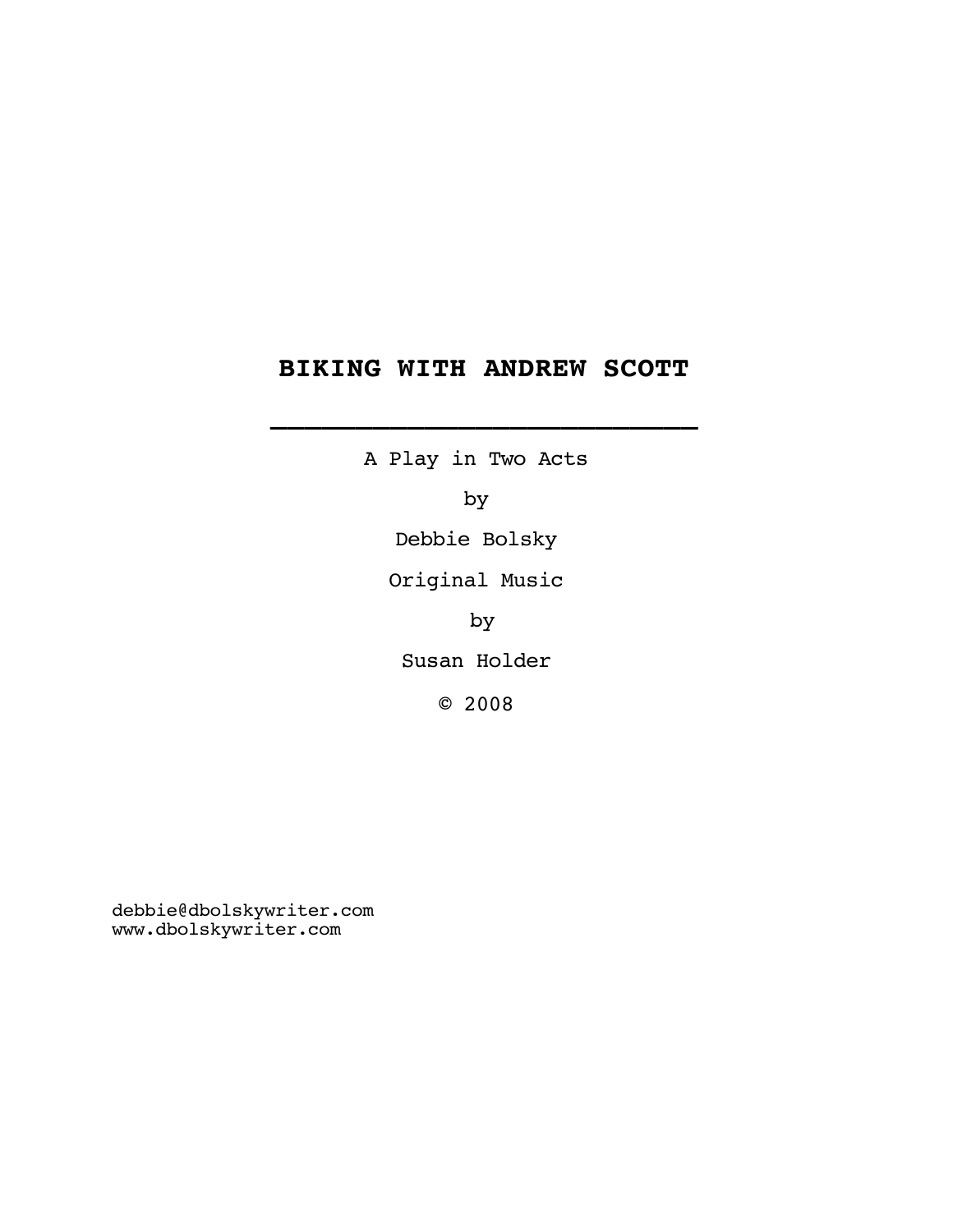## ACT 1

## Prologue

(*Pillow Talk* PLAYS. Pictures of STEPHANIE and ANDY from 3 years until present age are shown.)

1. Age 3. Andy and Stephanie taking a bath together.

2. Age 5 to 6. Stephanie and Andy in a swimming pool, she holds him afloat as she teaches him to swim.

3. Age 8 to 10. Stephanie and her first bike. She's dressed perfectly for biking and stands in front of her shiny red bike.

4. Age 8 to 10. Andy and his first bike. He's dressed like a dork with an oversized helmet and nervously sits on his mud splattered bike with training wheels.

5. Age 8 to 10. Andy, on his bike, Stephanie balancing him as she teaches him to ride.

6. Mid - late teens. Andy and Stephanie wearing shiny outfits dancing disco. This is the one time she looks out-of-place and he looks completely at home.

7. Age 17. Stephanie and Andy dressed for their prom. She wears a beautiful dress; he accessorizes his suit with his biking helmet.

8. Age 17. Stephanie and Andy and their dates for the prom, hers a really hunky guy and his a really hunky guy.

9. 20s. A cemetery. Stephanie sobs in front of a grave. Andy holds and comforts her.

10. 20s. Andy, his arms wrapped around the TV screen as it plays *Pillow Talk* with Rock Hudson and Doris Day.

11. 30s. Stephanie and Andy dressed for biking and a somber looking Chad dressed in black for work.

12. Current age. Andy and Stephanie in their biking garb on the Venice Bike path. He stands behind her, messing up her perfectly styled hair.

> (*Pillow Talk* continues playing.)

(END OF PROLOGUE)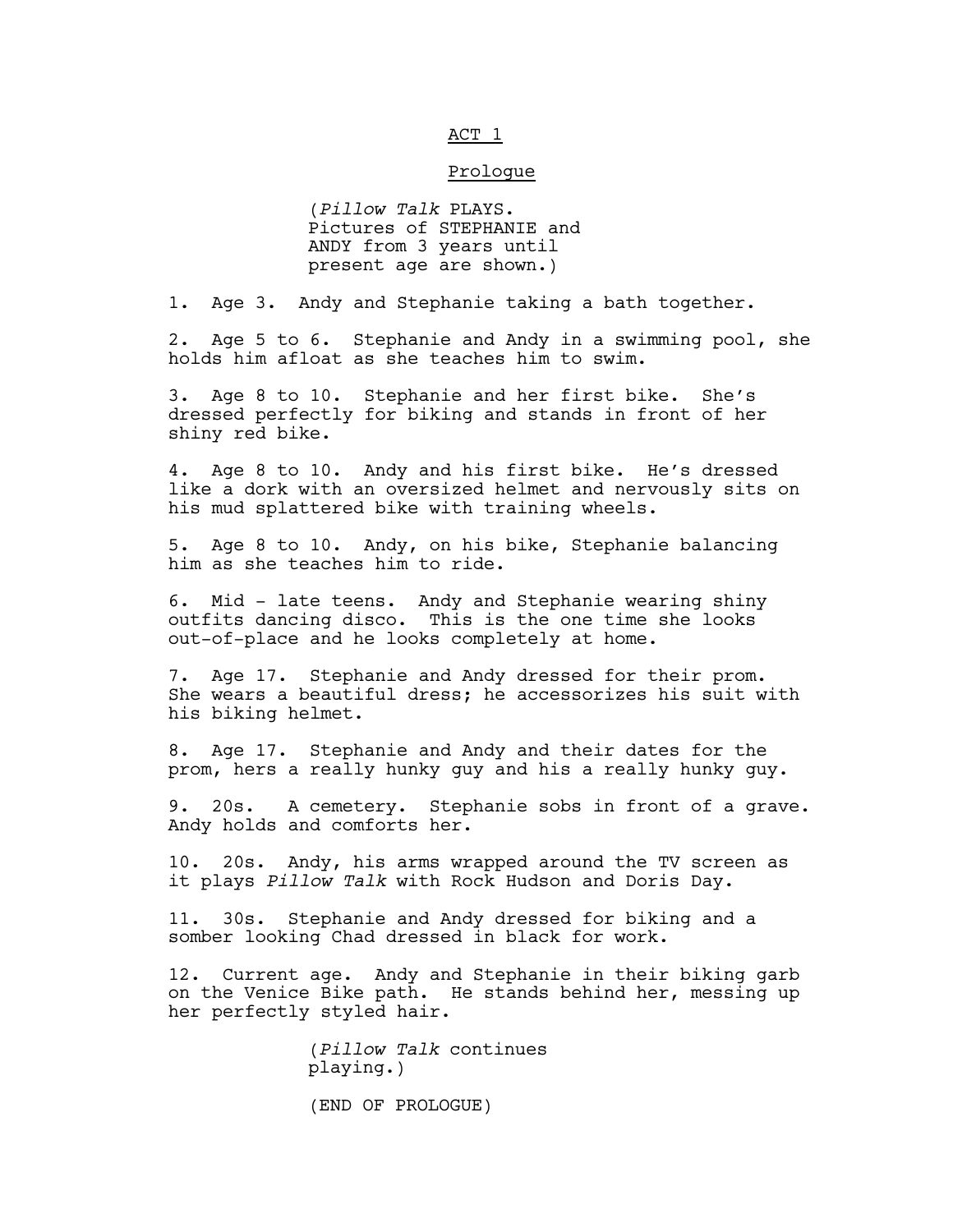ACT I

Scene 1

SHOCK AND DENIAL

SETTING: ANDY and CHAD'S messy living room with a staircase. Near the couch a large bag of pill bottles, a stack of colorfully wrapped packages and a suitcase with *Final Exit* (*The Hemlock Society Book)* on top.

> Andy's bicycle stands by the door.

AT RISE: Lone spotlight on ANDY. Song fades out.

ANDY

(to audience) The definition of grief, "Intense sorrow caused by the loss of a loved one." The five stages of grief, shock and denial, bargaining, anger and guilt, depression and acceptance. Shock and denial, "Finding it hard to believe what has happened, happened."

(smiles at the audience) Did you know these are the same stages we go through when we discover we're dying? Or have already died.

> (Blackout. Lights up to half. Andy walks down the stairway. Lights up to full. STEPHANIE, dressed perfectly coordinated, wheels her bike down the bike path into the apartment. She talks on her Bluetooth.)

> > STEPHANIE

(into the B.T.) No Paul. Less talking more listening. Everything has to be done by 6:23 sharp...Because the AIDS Ride for Life is in 13 days... (looks at her watch)

...20 hours and 22 minutes. (disconnects) Asshole. Andy! Come on it's 12:34, time for biking.

ANDY

(walks over to Stephanie)

Hi Stephy...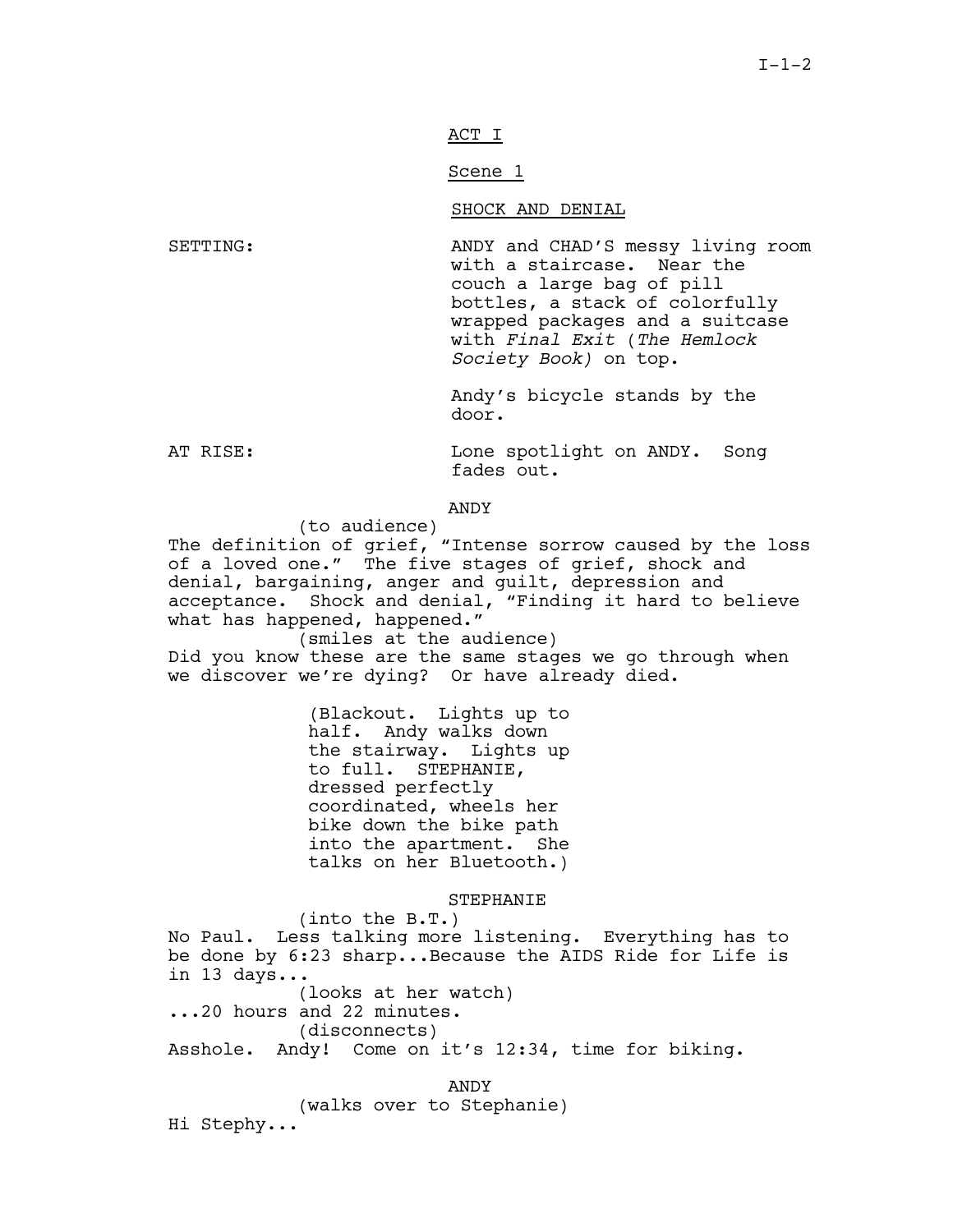STEPHANIE (lines up the pill bottles) And your meds. (pulls out an envelope) Also this. Today's the day you made me wait and I'm not waiting one nanosecond longer. (drops the envelope and walks upstairs) Now get your ass down here, Andrew Scott, we are on a schedule. (SOUND of Hanging Rope) Oh my God! ANDY (looks up the stairway) Holy Shit! (Stephanie returns, breaks down. Dialogue overlaps.) STEPHANIE What  $--$  what  $--$  you can't  $--$  this isn't  $--$  oh fuck! ANDY Look at me, all bloated and pale. (Stephanie closes her eyes and takes many deep breaths.) STEPHANIE (chants) It'll be okay...it'll be okay...I can handle this...I have to handle this... (Andy closes his eyes and chants.) ANDY La Ring Nah Mah...La Ring Nah Mah... (sniffs) Why don't I smell anything? Oh yeah, I'm dead. STEPHANIE (into her B.T.) Nine one -- (looks around) Cancel. (grabs paper towels and cleans) I can't let them see this, it's too --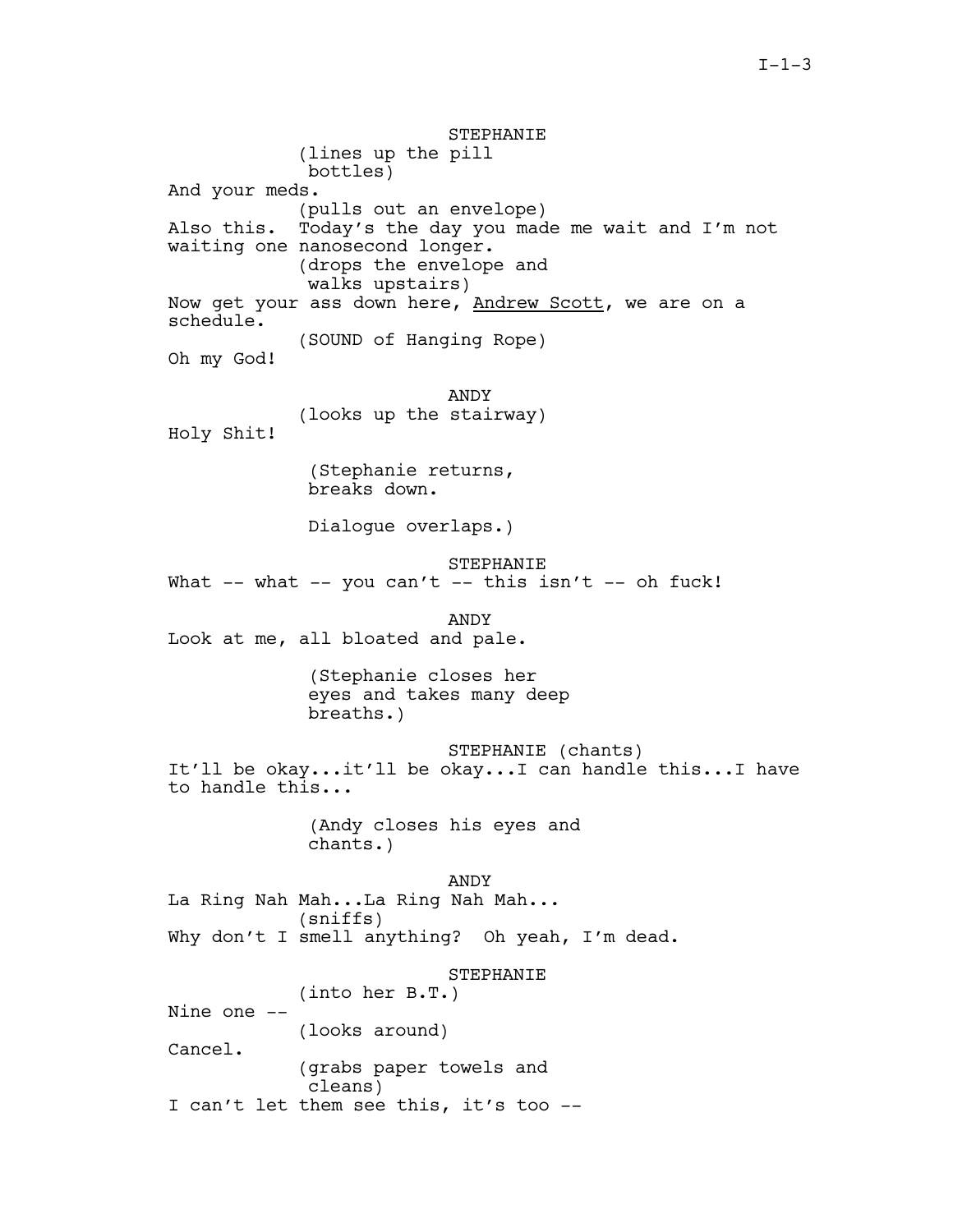ANDY Clean me first...clean me up...please, clean me...

> (Stephanie sees the packages and suitcase.)

STEPHANIE (picks up a package) You broke up with him seven years ago.

ANDY

(points to the envelope) Read that, read it...

> (Stephanie looks at the stairs then quickly opens the envelope. As she reads the paper she slumps onto the couch.)

> > STEPHANIE

You expect me to handle what?! You were fine. The doctor said you were fine. You said -- (picks up the book) The Hemlock Society?

ANDY

Yeah, guess I could've done that better.

STEPHANIE

This can't be happening, it can't be happening, please  $-$ -

(CHAD walks in.)

CHAD

Baby Boy, I'm home. The Klein funeral ended earlier than planned, now all I want to do is crawl into bed. Care to join me?

STEPHANIE/ANDY

(blocks him) Don't come in!

CHAD

Sorry Steph, I almost forgot. Don't worry, I'm not gonna cramp your biking day. I'll just give Andy a kiss then --

STEPHANIE/ANDY

No!